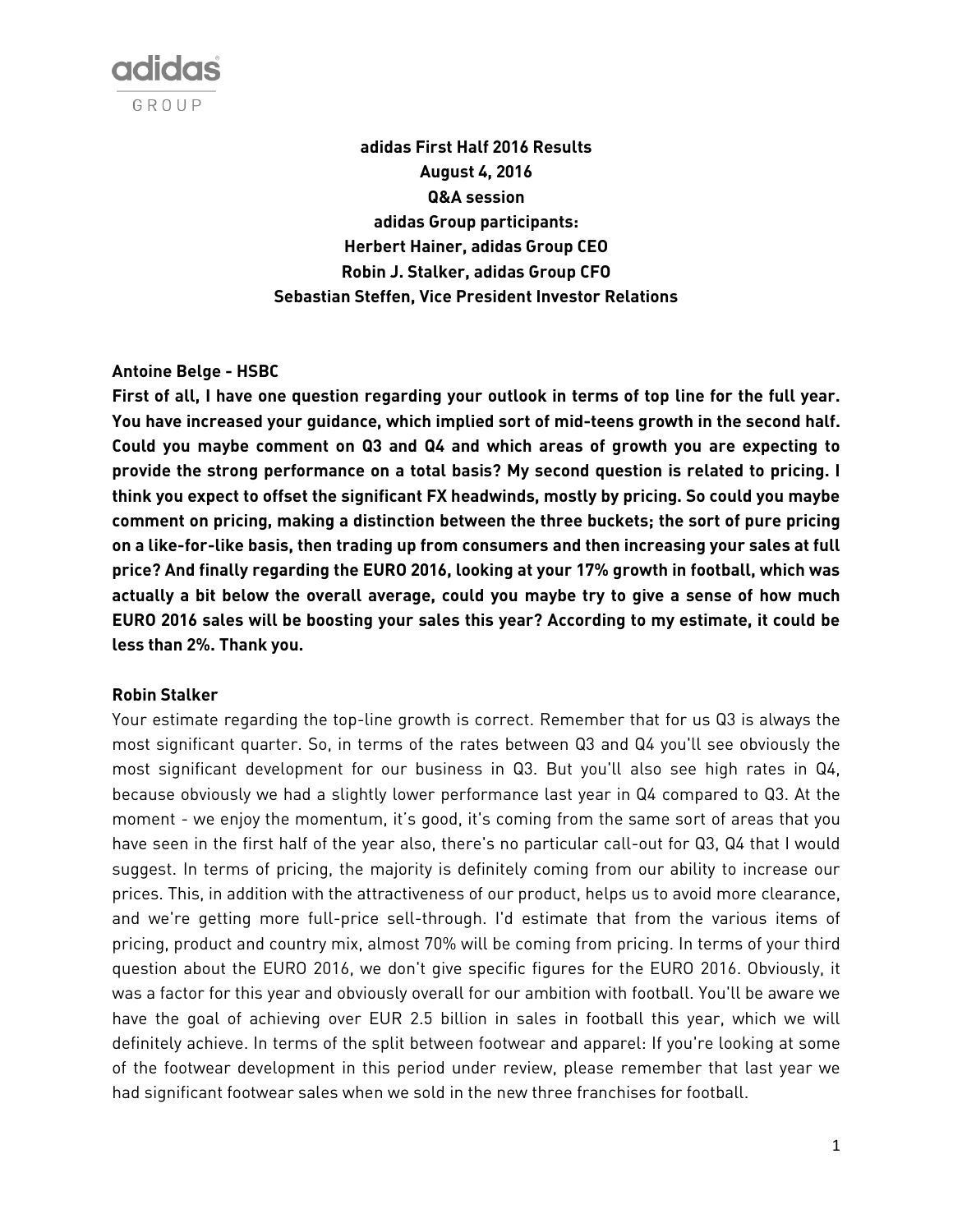# adidas GROUP

# **Adrian Rott - Deutsche Bank**

**My first question refers to the gross margin development; it looks like the gross margin ex golf is down some 30 bps in H1. Is that reflective of what's been happening at brand adidas, or has Reebok been a drag gross margin wise? Regarding your increased gross margin guidance, what is roughly the contribution from golf that you're expecting in the second half? Then secondly, can you share some details on the retail performance, Q2 retail like-for-like, as well as the retail gross and operating margin for the quarter would be very helpful. Thirdly, on CapEx, you're still guiding for EUR 750 million in the full year, of which the majority into fixed assets I suppose. But PP&E CapEx was only EUR 180 million in the first half, so just wondering what the plan is for H2, and how that compares with your net store opening guidance, which is now for 50 versus the 100 plus you've been planning for previously. So how does that all fit together?**

## **Robin Stalker**

In reference to the gross margin, firstly, remember please that we were guiding last year and at the beginning of this year that our gross margin decline for this year could be as much as up to 1 percentage point. In our guidance, we were anticipating an improvement in the TaylorMade gross margin, because remember that last year we had a significant decline in the gross margin due to the discounting in the TaylorMade business. A lot of what we're seeing now is an improvement in the underlying profitability and gross margin profitability of the adidas and Reebok brands. But I think it's fair to say that we are experiencing some decline in the adidas and Reebok brand gross margin and, particularly, we expect that the hedging rates for the second half will obviously be a little bit worse than for the first half. But, fundamentally speaking, gross margins are positive for us, because it's underlying from adidas and Reebok and reflecting a better development than what we'd initially anticipated. In terms of the retail comps, our retail comp store development this second quarter was 12% and that's coming pretty much across the board, so good underlying growth in the retail business. In terms of CapEx, it's tracking a little bit below the run rate, that's correct, but bear in mind that a lot of this has to do with the retail locations and there is more heavy loading at the back end of this year. You should be aware of the fact that we are also opening the adidas Brand Center in New York later in the year, that's the main reason.

## **John Guy - MainFirst**

**Following up on the gross margin question, during the second quarter it looks like the aggregated gross margin for retail and wholesale fell 60 basis points. I just wanted to confirm that that's what you were seeing in the second quarter. I appreciate that you just flagged up the underlying performance of the adidas and Reebok gross margin, but just wanted to check that. With regard to the inventory position that was up 24% at constant currencies compared**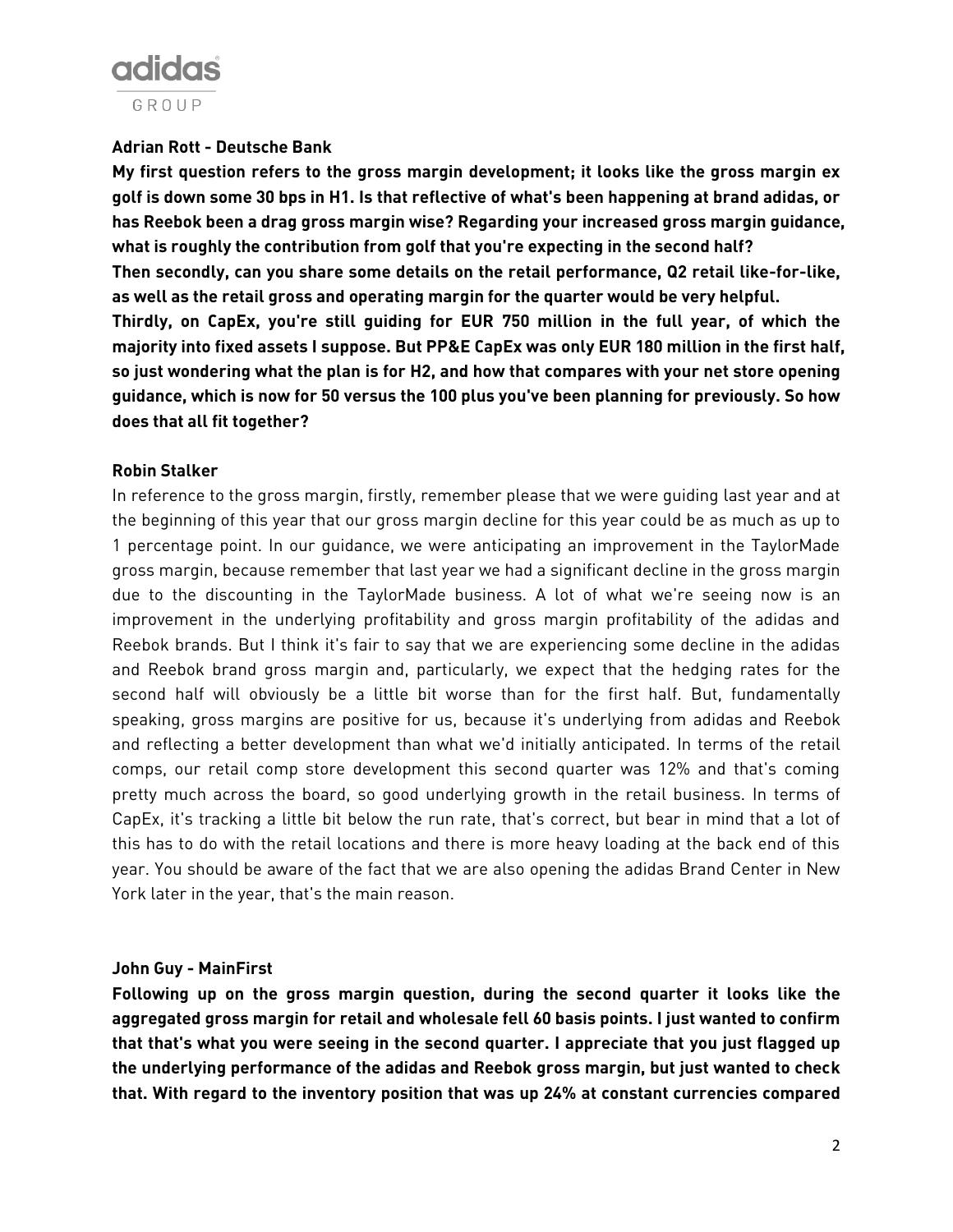

**to sales growth of 21%. And when we think about how confident you may be in terms of sustained sales growth in the third quarter, and the fact that you are going to have to invest more into the third quarter, one of your biggest competitors highlighted incremental cost growth going into the mid-teens from a high-single-digit rate from their fourth quarter. So, can you talk about how you are going to deal with the incremental investments, the sales and marketing into the back-to-school period please? And finally, just with regard to the plans, notably the retail store network in North America. There are some stores that are pretty dilapidated compared to other brands, and I was just wondering what your plans are particularly in North America with regard to the retail network. Thanks very much.**

#### **Robin Stalker**

Taking the first two questions on the gross margin, no, that's definitely not a negative here. Your estimate for the second quarter, it might be 20 basis points or something like that. In terms of the inventory, the 24% increase, I said in my prepared comments that with regard to the ageing of inventory, it's all current. Hence this does reflect anticipated business in the near term, but obviously we don't hold inventories for the full six months. So just in the third quarter, as I mentioned in the earlier question, is the largest part of our business in the second half of the year. The MWB comment in terms of spend, that's right, we will be increasing our MWB yearover-year and about 60% of our marketing spend for the year is in any case planned to be in the second half of the year.

#### **Herbert Hainer**

Regarding the development of retail, let me tell you that we are extremely happy with our ownretail business in the US, and I obviously speak about the adidas brand, because I do believe this has been in the last 12 to 18 months a spearhead of recovery in the US, with a lot of other measures as well. As you have heard, we are opening a new flagship store on Fifth Avenue in New York later this year, and we will further expand our own-retail base in the US. But we are also heavily investing in shop-in-shop systems with our key retail partners and this is not just in Dick's Sporting Goods. Of course we put a lot of our performance products, into 700 displays now for football or soccer, but also with the likes of Foot Locker or Finish Line, and therefore when we talk about retail, we talk about controlled space, because it's our own retail and the retail, which we are running together with our wholesale partners. So we plan to extend our retail doors by up to 55 until 2017 and obviously this will give us an even better grip on the market and exposure for the future.

## **Robin Stalker**

Just an addition to what Herbert said, we are accelerating our remodelling, if you think back to Adrian's question about CapEx, also that in the second half of the year.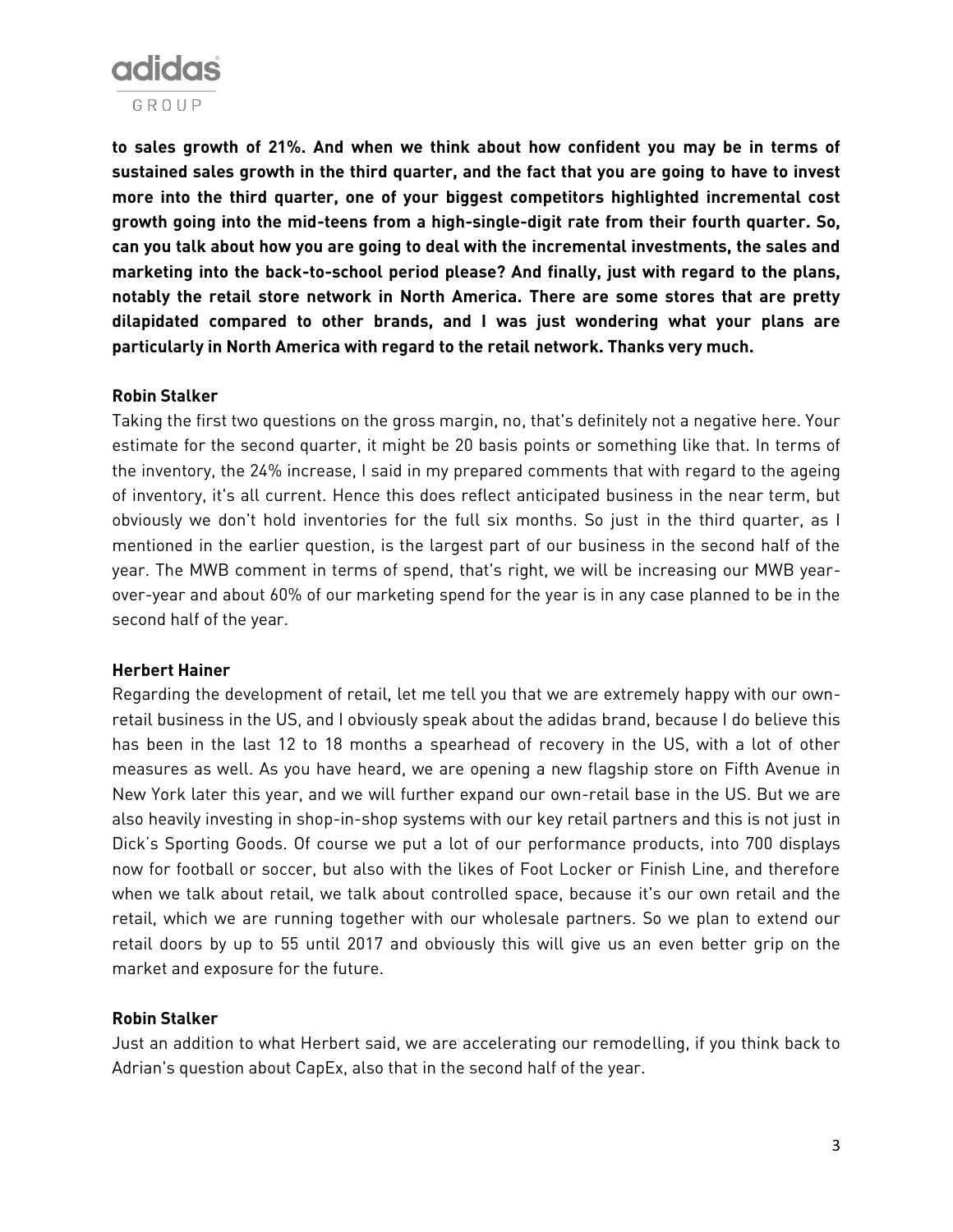

## **Omar Saad - Evercore**

**My first question is a follow-up on the gross margin. Could you give us a sense of how gross margins are developing excluding the currency effect? What's the underlying gross margin during the second quarter and the first half, just to give us a sense, what's going on outside of brand adidas?**

## **Robin Stalker**

Yes, very definitely. There is a very positive development here that is helping us compensate for those currency headwinds, both at the adidas brand, but also at the Reebok brand in certain parts of their product offering. Particularly at adidas, we're seeing the ability to sell higherpriced product and we are getting better sell-throughs around products and therefore less clearance, so underlying operational business is a positive for our gross margin.

## **Omar Saad**

**Robin, are you willing to put a kind of number around the first half, what gross margins would have been up year-over-year excluding the currency?**

## **Robin Stalker**

We did mention that the currency impact from the hedging or the appreciation of the US dollar was about 400 basis points in the first half of the year.

#### **Omar Saad**

**My next question is on the Originals brand; obviously you experienced incredible momentum in that business. I think you said it was up 50%. Can you help us understand how you're managing the distribution with such explosive growth? Are you constraining supply with certain types of products within the Originals business? How do you think about segmenting the marketplace to ensure that business grows strong but also remains healthy?**

## **Herbert Hainer**

I think this is one of the key learnings from our previous strategic business plan Route 2015 as we are now focused on handling our Originals business in a much more sophisticated way. First and foremost, I think that our employees do an excellent job in refining and bringing new Originals models to the market. It's not just the Superstar or the Stan Smith. It is the NMD, it is the ZX FLUX, it is the Tubular, it is Equipment and now it is the Gazelle. We have quite an archive where we can permanently bring new products out. This is point number one. Point number two is that we have a clear segmentation in our distribution strategy — to which retailers we give our Originals products to. You might have heard the news a few months ago that we even took the adilette out of the traditional sports stores. We have defined it as an Originals product and therefore it is only accessible to a certain number of retail partners. Next point is that we are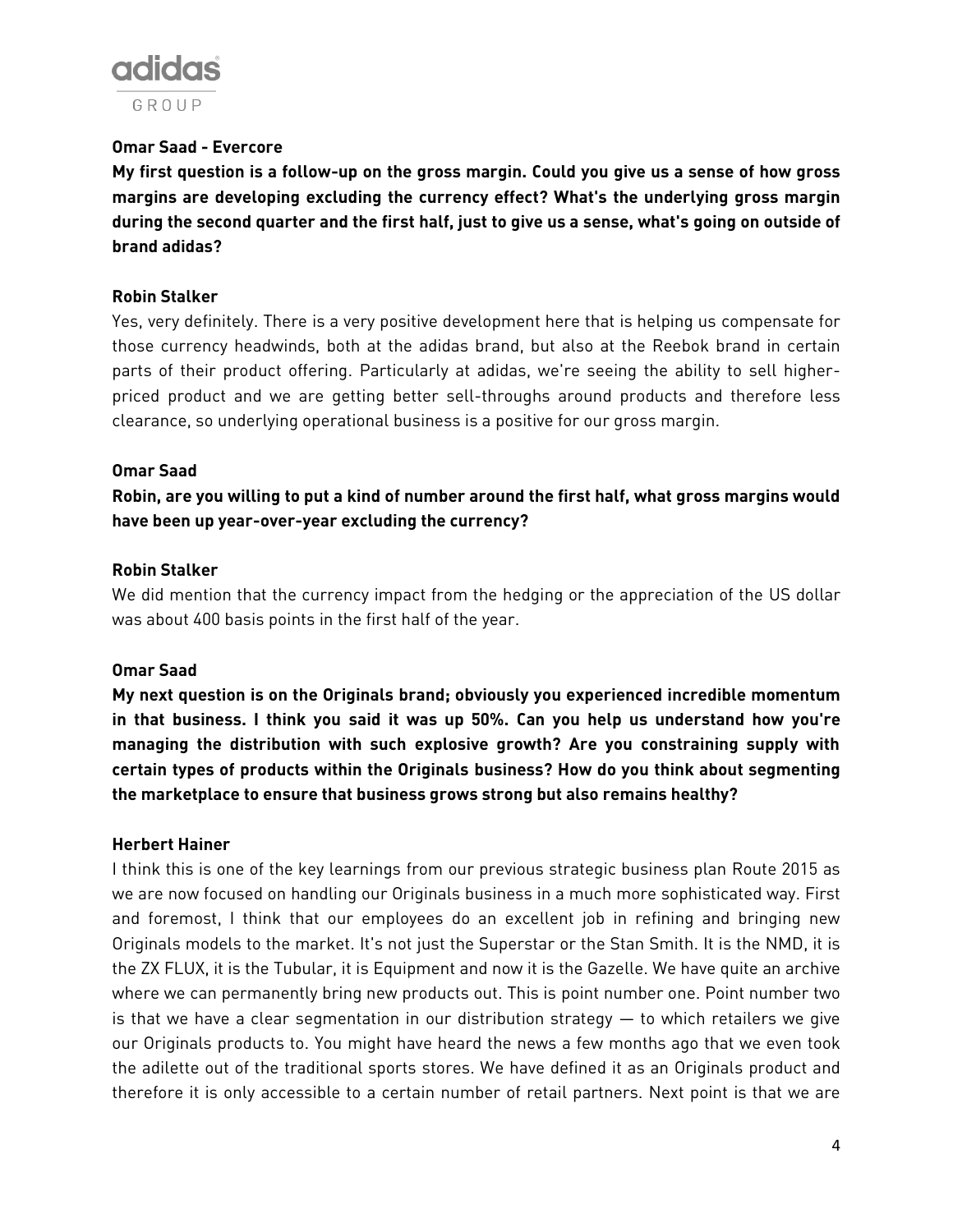

controlling the quantities very strictly together with our key partners and within our own stores. We have a sophisticated system now to measure the demand and the amount of products which we should give to the market, to not overcrowd the market and secondly to guarantee full-price sell-through, which obviously helps the margin of the retail partners as well as ours. The next point is that in the future we will not only focus on the Originals side, but also on the performance side, when it comes to bringing more lifestyle products to the market. For instance, our ACE 16+ football boot is clearly an on-pitch model, which we now redesigned by putting a BOOST midsole at the product and re-launching it for off-pitch. And the last point which I want to make is that when you look to our Originals business and at the products that we include into Originals, our competitors tend to classify them in their running categories. It is the beauty of adidas that the entire Originals products have a clear history in sport and are seen by the consumer as former sports products. To conclude, don't worry about the growth at Originals. First and foremost, there is still huge potential, but it is a very controlled activity from our side in terms of what we're doing.

#### **Omar Saad**

**And then maybe one last question, as we see the momentum in the business, the operating leverage and the underlying gross margin improvement, I think cash flows should really start to become significant in the coming years. How do you think about deploying cash flow, any changes versus previous history and how do you think about what to do with the cash flow, beyond investing in the business, of course?**

#### **Robin Stalker**

There is no change in our view here. We've got a good and consistent policy on shareholder returns. We're not in the market for any particular M&A and our priority is to continue investing in the business.

## **Fred Speirs - UBS**

**My first question refers to North America. In early 2015 you laid out the five-year plan for the adidas brand in North America and you obviously made a lot of good progress to date. But I wonder if you could talk about what you think the next main executional challenges are to get the US right? The second question is on Russia. You've raised your organic sales growth guidance to mid-single digits from previously flat. I am just interested to hear what's behind the improved view? Are you seeing an underlying improvement in volume demand or is that mainly price-mix led? The last question refers to golf. Could you update us on how the disposal process is going? Could you comment on whether Nike's decision to dispose of its golf equipment will have any bearing on the Group's decision to sell and would you anticipate realising higher value for your golf business now? Thank you.**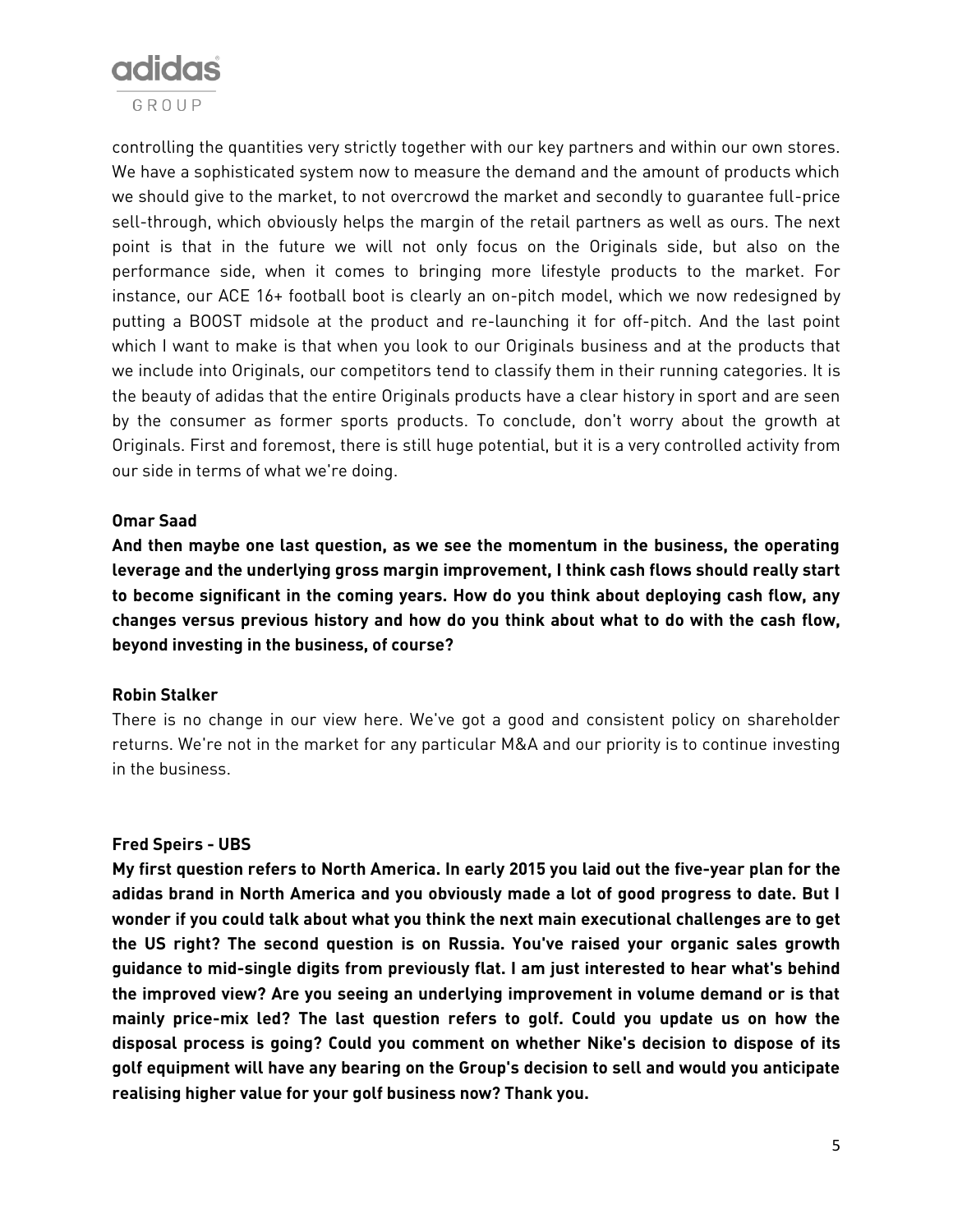

## **Herbert Hainer**

At the beginning of 2015 we told you that for three years in a row  $-$  2015, 2016 and 2017  $-$  we will be investing more in the US market than ever before, which is what we are doing, not only in communication and advertising, but also in brand ambassadors, as we have started with James Harden and with Von Miller, just to name a few. But the investments are also directed towards a better retail presence at our wholesale partners as well as a further roll-out of our own stores. What I'm really pleased to see is that our growth in North America is not only coming from the lifestyle side, but it's also driven by the performance side. In running only we had growth of over 60% in the second quarter. And the UltraBOOST and the UltraBOOST Uncaged are two of the hottest products on the planet. But not only in terms of the premium products: we specifically designed the ALPHABOUNCE, which is a mid-price running shoe for the North American market. Within 48 hours we were completely sold out with this product. I think there is no doubt that the momentum exists in North America, the willingness on the part of the retailers to give us much more shelf space is there and the most important thing is that the consumer demand is also there. We have to execute and we have to execute in the most professional and best way, but I don't have any doubt that this momentum which we currently have will continue in the next years, because all the metrics and the measurements which we do, be it NPS, be it market research, is confirming that. Coming back to Russia: it's a mix of what you've said. It's obviously a price mix, yes. With the depreciation of the rouble we also raised prices in Russia several times in the last years. But there is no doubt that also our products are resonating very well with the Russian consumer. Even when times are tougher in Russia, we see that the demand is there when we bring new products to the market. Therefore we are quite optimistic for our business in Russia. Of course, five years ago, Russia was in better shape, but we continue to be, by far, the market leader in Russia. Russia is a big market for us and also very profitable. Last but not least on TaylorMade. Let me use the opportunity to say that I'm very pleased with the development of TaylorMade, because obviously we had two tough years in 2014 and 2015 and we did a lot of hard work. I said in the transformation projects which we launched on all the different fronts and this is obviously paying off, not only that we are bringing great innovative products to the market, which has made us again the undisputed leader in metalwoods, number one with 32% market share, but also on the cost side, you can see that there really is operating leverage. In terms of the process, there isn't anything new. We have a few very interested parties, which we have selected and with which we continue the dialogue. As soon as there is anything new, we will of course report accordingly. And that Nike has dropped out of the equipment business doesn't have any influence on our decisions.

## **Jürgen Kolb - Kepler Cheuvreux**

**Two questions from my side. In terms of the Capital Markets Day last year in March, the presentation was about the longer-term growth outlook with high-single-digit top-line**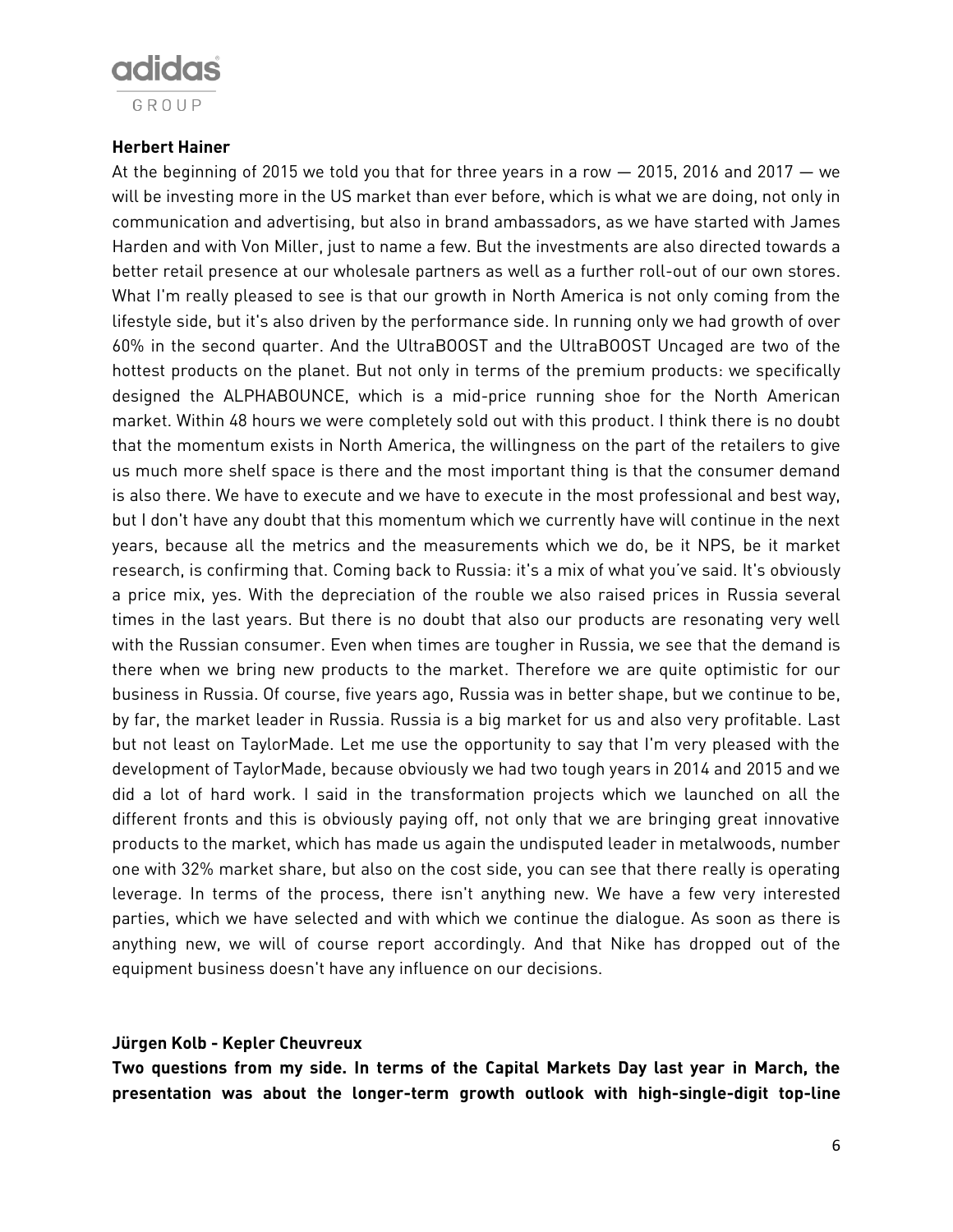

**growth and I think 15% net profit growth. Now this year, you're starting off extremely strong, top line 17% to 19% and bottom line 35% to 39%. Should we maybe look at the longer-term outlook with a little bit more optimism as you're indicating that the momentum continues here? The second question refers to Reebok. With all the momentum that you're seeing, especially in the North American market, do you think you can move Reebok into positive growth territory already in 2016 within the North American market? Thank you.**

## **Herbert Hainer**

Concerning your first question: I understand that the guidance for 2020 which we gave in March 2015 may look conservative considering the momentum we are currently enjoying. You can be sure that we are looking into that and working on it already, but I definitely would leave this to Kasper and the executive team to draw their conclusions out of that. Second question on Reebok, we definitely do expect already positive growth in the second half of 2016 for Reebok in North America and, as I have already said during my speech, without North America we would have grown double-digit already with Reebok in all the quarters. We are definitely pleased with the positioning and with the development of the Reebok brand, and I think we have taken the right steps now in the US as well by cleaning up distribution to a certain extent and bringing new innovative products to the market with the support of our communication and advertising partners, such as J.J. Watt, Kendrick Lamar, CrossFit and the UFC. Definitely optimistic and, as I said, we will see growth in the second half already.

## **Chiara Battistini - JPMorgan**

**The first question refers to North America: I see that OpEx were up just 5% in quarter two, which is down quite a bit versus the run rate where we are coming from. Given the fact that this is an investment market, I was wondering whether it's just a timing impact or there are more savings coming through? And the second question is on TaylorMade. It was great to see growth in quarter two, but the guidance is still expecting a decline for the full year, which implies it will be down in H2. I was wondering why this slowdown is expected to come in the next few quarters? Thank you.**

## **Robin Stalker**

You're going to see continued investment in North America, and I don't think there's anything to be concerned about seeing the increase in OpEx there. This is a market we are investing in and we invested heavily last year, too. In terms of TaylorMade, I think you just need to be aware of the cycle and the business. I mean the bigger part of business in the first half of the year would be with the seasonality of the business. So, we stick to our guidance with TaylorMade and, as Herbert has already commented, we are very happy with the performance of TaylorMade this year.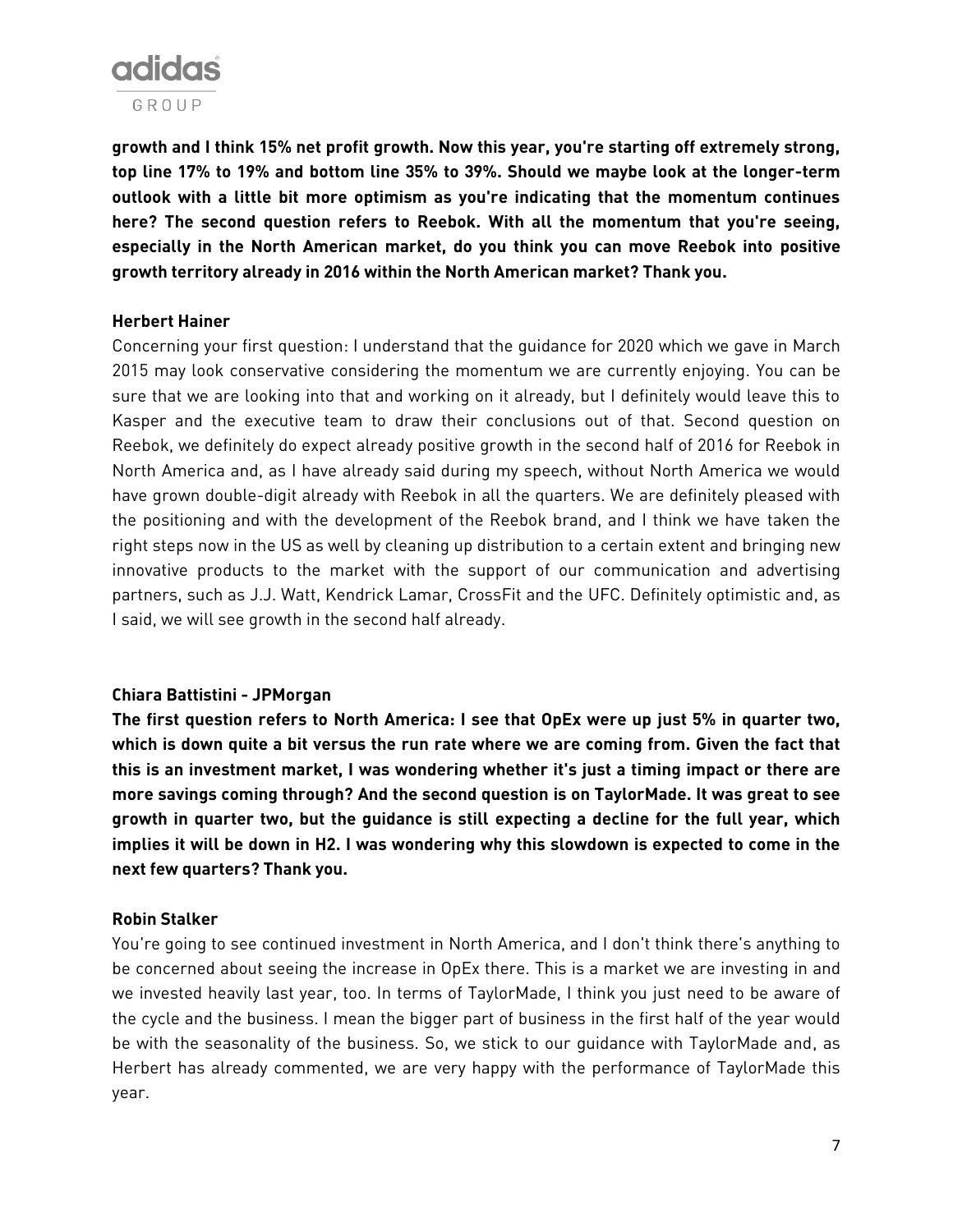

# **Chiara Battistini**

**And just a clarification. My question on the OpEx, it was a slowdown of the OpEx growth in quarter two, so should we expect this now to be the new run rate or are we going to see a pick-up of OpEx growth in Q3 and Q4 for North America?**

## **Robin Stalker**

My point there is that we'll continue to invest. We are expecting to get leverage of this obviously, but it's still a small base. And last year we invested a lot heavier than this year, but this is too small a difference to extrapolate that out. And just bear in mind, as we've said many times, North America is an important strategic market, we're investing in it and we will continue to invest in it.

## **Zuzanna Pusz - Berenberg**

**The first question focuses on retail. You have achieved very strong 12% like-for-like growth at the Group level. But I was just wondering whether you could disclose like-for-likes by brand? I think it's something you used to give out in the past. Furthermore, I would appreciate it if you could give more disclosure on other regions, especially regarding North America. And then secondly on the Originals business, can you tell us what were the volumes of Stan Smith and Superstar held in H1? Besides, what is your expectation for the Gazelle franchise in this respect? How big do you think it could be? Thank you very much.**

## **Robin Stalker**

In terms of our comp stores, we have the adidas brand retail comped at 13%, the Reebok brand at 6%, and then we had a comp store development in Western Europe of 15%, North America 9%, Latin America 8%, Greater China 17%, Japan 11%, Russia/CIS 11% and MEAA 17%, all-in total 12%.

## **Herbert Hainer**

I hope you will understand that we don't give out numbers for individual articles, such as Stan Smith and Superstar. With regard to Gazelle, we will do the same as we did with the other franchises. We'll build it up slowly but surely, giving it firstly into the right distribution channels, selective distribution so that the real influencers are getting it, but finally we want to build it up as a franchise just like the others. This would mean a double-digit million volume at its peak. And this is our clear strategy to have five to ten franchises within the Originals business and Gazelle definitely has the potential to be the next one.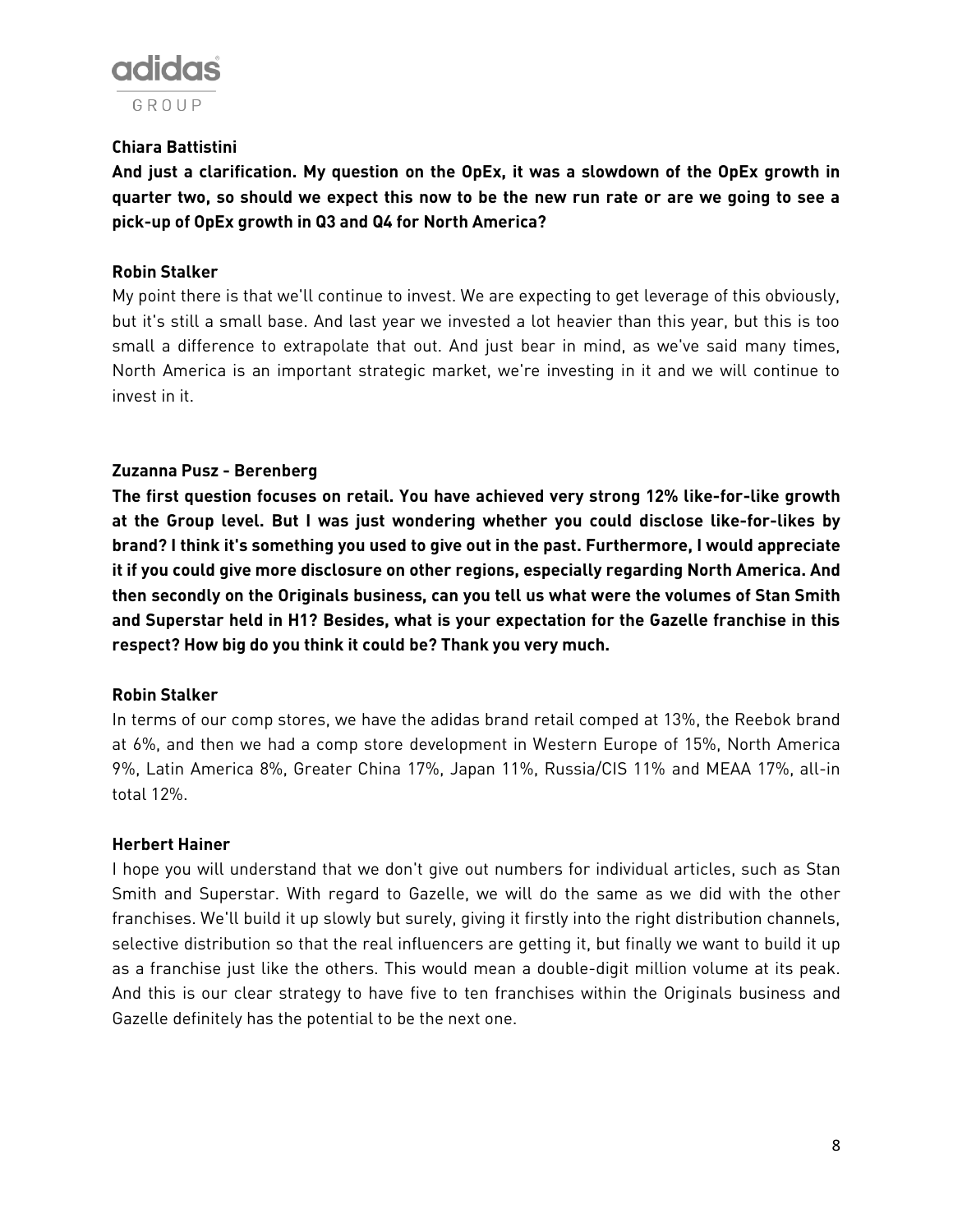# adidas GROUP

## **Jamie Bajwa - Goldman Sachs**

**First of all, just in terms of the pricing environment. Given the momentum of the business, are you seeing any change in terms of your ability to pass through pricing to retailers and consumers in any particular region? And the second is just on your e-commerce business. I noticed that you had a pretty significant acceleration in Q2. I don't know if you could give us a bit more detail in terms of what's driving that, be it the sport performance or sport style product, and has there been any change to the seasonality of your discounting? And then on CapEx. I don't know if you could give us a little bit more detail in terms of how you're thinking about CapEx over the next three to four years. Thank you.**

## **Robin Stalker**

Regarding the CapEx question, we are not in a big CapEx intense industry, but our CapEx has increased over the last few years. As you heard from one of the earlier questions, our expectation for this year is between around EUR 700 million and EUR 750 million. Over a third of this is obviously in terms of our managed space, and we have about 2,700 shops at the moment and over time they clearly need to be refurbished, and that is something that, as our footprint grows, will become a bigger figure in the future. But actually, we are very confident that we would be able to keep our CapEx as a percent of sales in the corridor between 3.5% and 4.5% over the next few years.

## **Herbert Hainer**

Concerning your first question on pricing, you are absolutely right, we are trying to push prices through to consumers based on our current momentum. I will give you a few examples. The Uncaged UltraBOOST in the US retails at \$180. We never had a shoe before that we could sell for \$180 in that quantity. So when you just look at the normal Stan Smith, we sell it now for EUR 90, or the ACE and X football boots for EUR 200 in Western Europe. Of course, I think in the last call we already mentioned that we have a sophisticated pricing system, which we have developed with an outside agency and of course we want to get the maximum out of it. This definitely helps us to mitigate the margin headwind which we experienced from currencies, or higher labour costs. The last question on e-commerce, the simple answer is this is reflecting the brand heat. We have so much positive momentum all over the world and obviously this pays off in our e-commerce business as well. The more detailed answer is that we have built out a lot of capabilities in our e-com business in the last several years and we have just announced with our brand leadership activation, which is part of our 'Creating the New' strategy, that we brought both the sales side and the marketing side of digital together into the digital brand commerce department, so that we not only bring attractive offers to the consumers on the product side, but also on the content side and excite the consumer for the brand and therefore for the sale of the product. And this, in combination with the professional skills which we have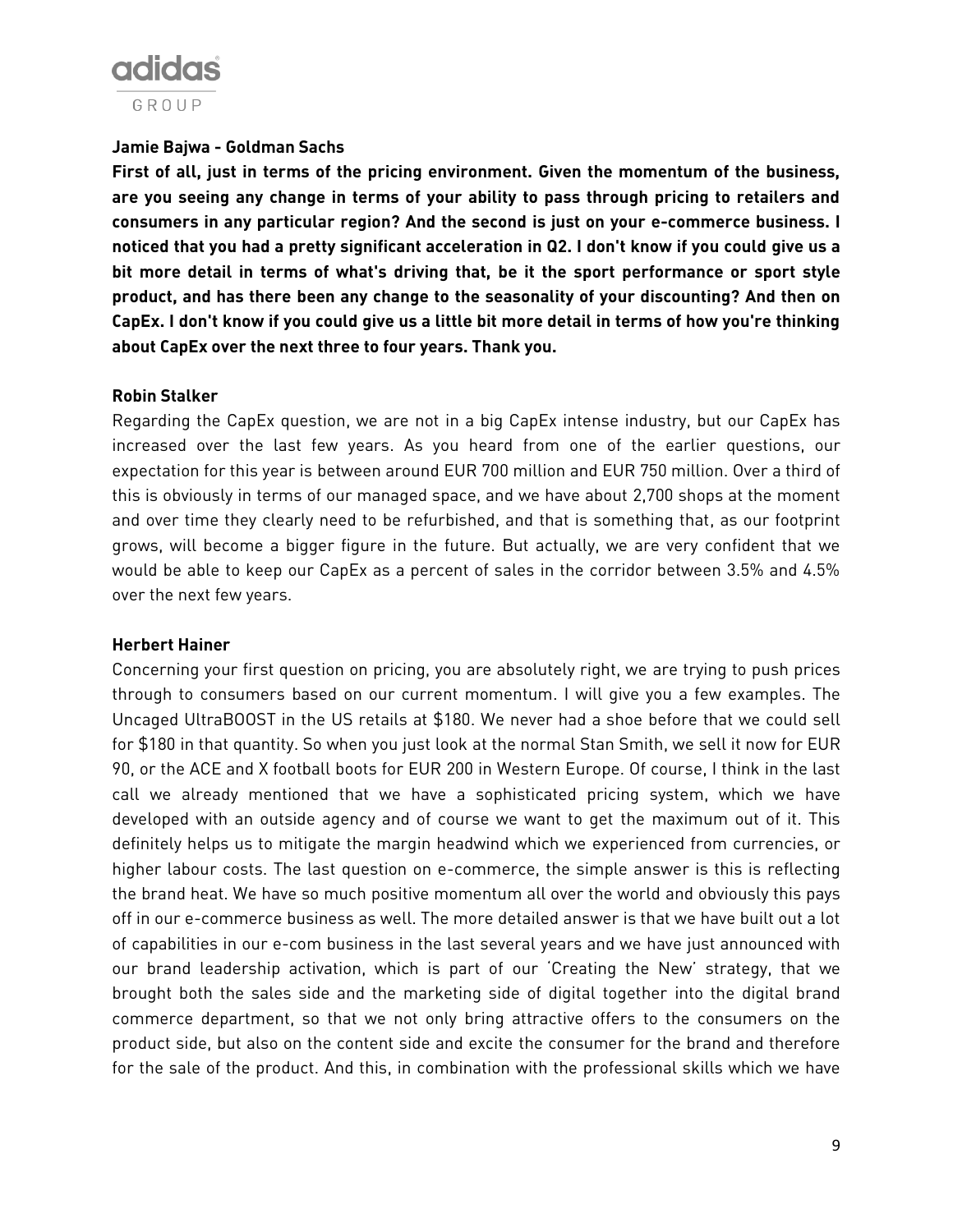

built up in the last several years in e-commerce, plus the brand heat is giving us the results which you have seen already.

#### **Andreas Inderst - Macquarie**

**The first couple of questions are addressed to Mr. Hainer: what are you most proud of having achieved with the company over the last 16 years? Where have you made the biggest progress and in which areas have you been most disappointed. Furthermore, is it possible to get a sneak preview in terms of product launches for 2017? Can we expect a reiteration of existing strong BOOST platform products or are any new major technologies planned? The final question is for Mr. Stalker: are there any one-offs related to the hockey business, given this was loss-making in the second quarter, particularly I think about the insolvencies in the US? Thank you.**

#### **Herbert Hainer**

I have so many positive memories in these 15 years and I think there is a lot to be proud of, just look at the market capitalisation. When I started it was EUR 3 billion, now we are close to EUR 30 billion. But something I am really proud of is the turnaround over the last 18 months that I managed together with my team. In 2014 a lot of people from the media, maybe also from the financial community, had lots of doubts. I sat together with my management team, and I think what we did was an incredible turnaround. Hardly anybody would have believed in it, I must say. I am really proud of that, and especially because it's a real team effort. In terms of the downturns, there are a lot of things which haven't gone the way I wanted to see and I think this is quite normal in business. In hindsight I would say we should have reacted earlier to Reebok and the repositioning of Reebok. This has taken too long. This in hindsight I would do much faster and much more radical than we have done. In terms of product innovation for 2017, I think you will be surprised, as it will exceed your expectations, what kind of innovative products we have in the pipeline, not only for 2017, but also the years to come. I already said so 18 months ago. We want to make BOOST the new EVA and we want to make EVA completely obsolete and we are well on the way to doing that. And I think this of course will be our main technological platform going forward on the mid- and outsole side. On the upper, Primeknit, we are bringing the first products with Primeknit and now running shoes with coloured midsoles and of course we will roll further out. You can also expect some spectacular new things on the football boot side. So I must say I'm quite excited and I'm sure Kasper and the team will present it to you guys when the time is right for 2017 and beyond. But we are definitely not short of new innovations which we will bring to the market.